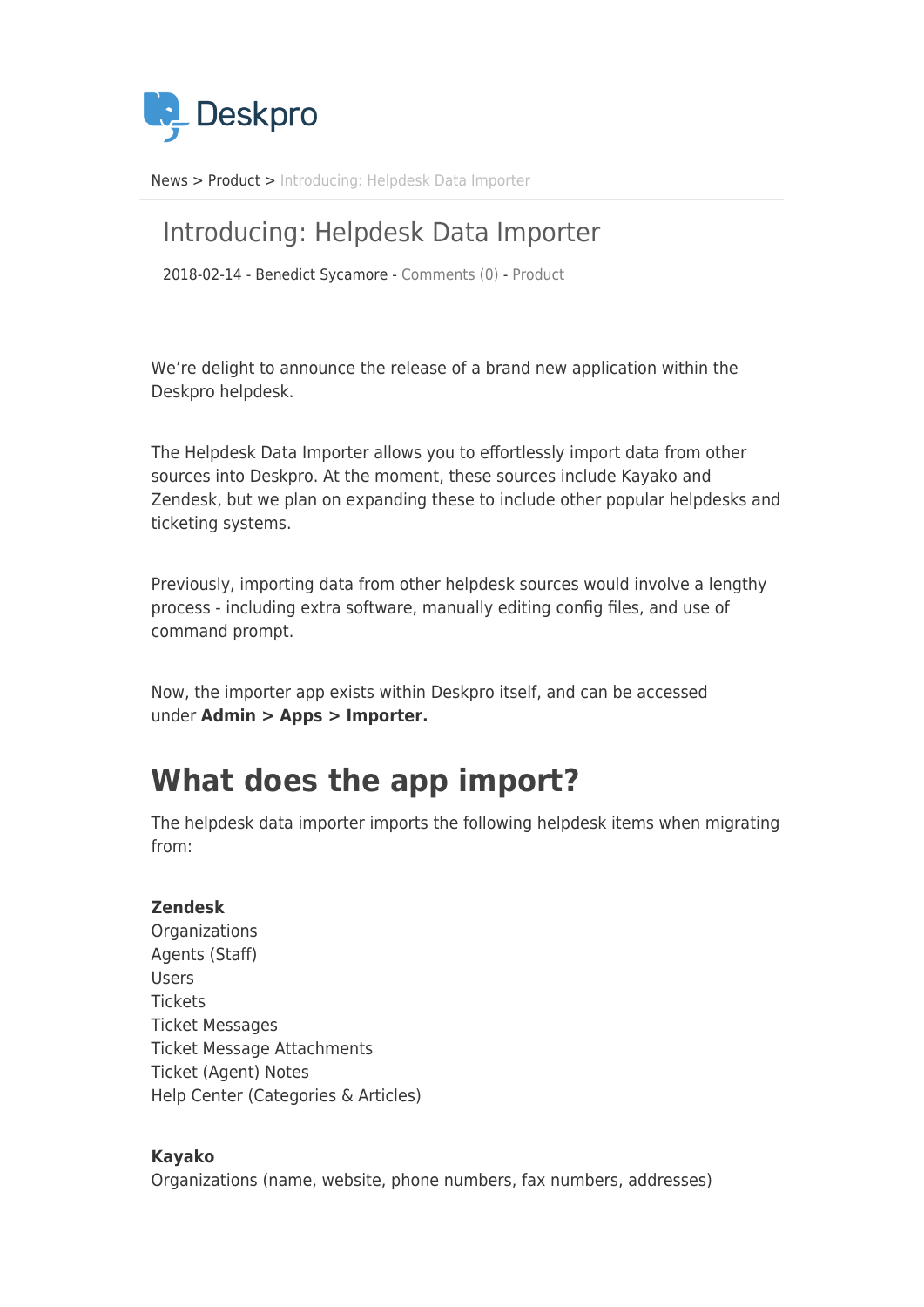Agents (Staff) Usergroups Users (name, email, organization, organization position, is\_disabled, phone) Tickets (status, subject, person, agent, department) Ticket Messages Ticket (Agent) Notes Knowledgebase (Categories & Articles) News

# **How long does the migration take?**

It's a simple process that takes somewhere between five and twenty minutes, depending on how much data you need to migrate. If you are importing a massive amount of data, it could take longer.

#### **Is data kept safe?**

Absolutely. Deskpro operates using bank-level security practices, and we ensure that all of our processes are aligned to the highest standards.

## **What if plans change?**

We don't alter your data. Once you've migrated to Deskpro, you can do whatever you like with your data in your other helpdesk.

### **How does the new importer work?**

Firstly, you can find the importer within **Admin > Apps > Importer**.

Now, you simply have to choose the source of data you want to import data from.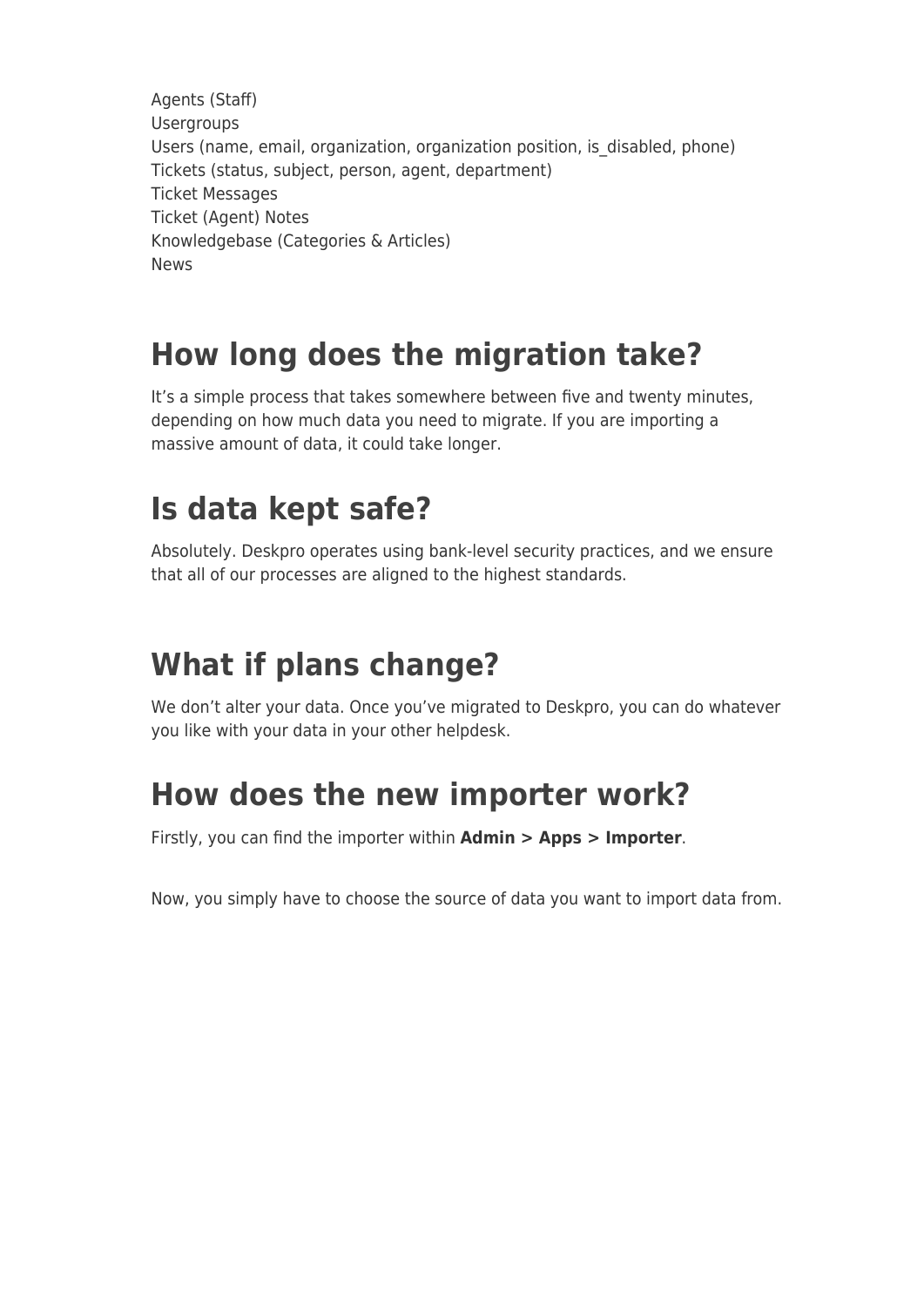

Input the relevant helpdesk account details. For different data sources, you will need to provide different credentials. For example, if you are using the Zendesk importer - you will need to provide an admin token.

Once you have entered and validated your credentials, you can start the import process.

| <b>Domain</b>                            |                               |
|------------------------------------------|-------------------------------|
| examplesite                              | .zendesk.com                  |
| <b>Admin Username</b>                    |                               |
| example@test.com                         |                               |
| <b>Admin Token</b>                       |                               |
| U3YxdX8gXuGuCWv1tdUSj8VbfdWHyf3gLnderFOk | (Click here for instructions) |
| <b>Start Time</b>                        |                               |
| 普<br>07/01/2019                          |                               |
| <b>Ticket Brand Custom Field</b>         |                               |
| <b>Brand</b>                             |                               |
| <b>Test</b><br><b>Next</b>               |                               |

The process will begin automatically, and you will be able to see the status and progress of the import. This also includes a list of individual helpdesk data being imported.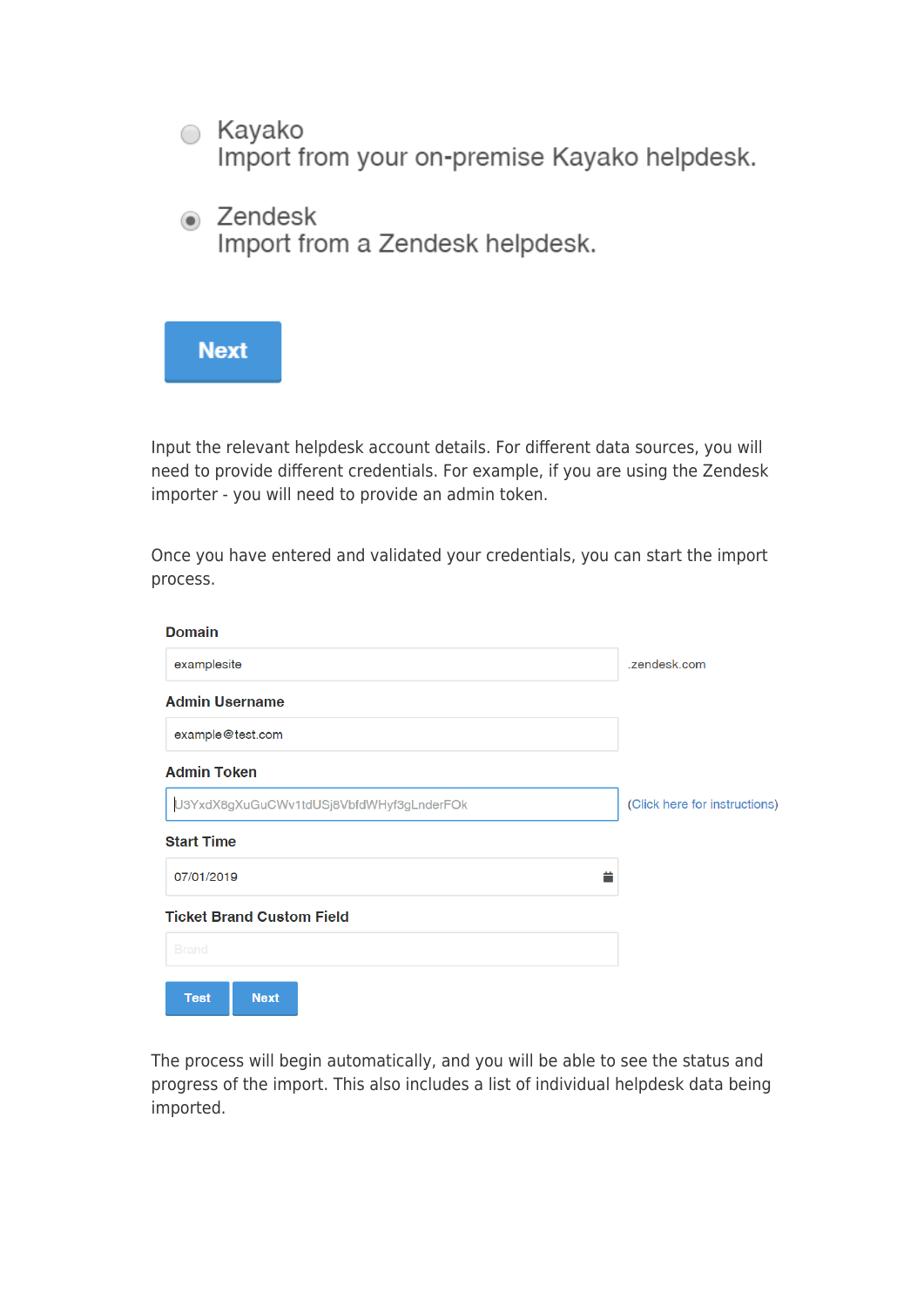#### Data Importer: Zendesk An import job is currently running

| <b>Zendesk Import</b>           |                   |
|---------------------------------|-------------------|
|                                 |                   |
|                                 | Step 0/10 [abort] |
| $\Box$ Initializing             |                   |
| Downloading data                |                   |
| Article categories (imported 0) |                   |
| Articles (imported 0)           |                   |
| People (imported 0)             |                   |
| Tickets (imported 0)            |                   |
| Organizations (imported 0)      |                   |
| Importing into Deskpro          |                   |
| Article categories (imported 0) |                   |
| Articles (imported 0)           |                   |
| People (imported 0)             |                   |
| Tickets (imported 0)            |                   |
| Organizations (imported 0)      |                   |
| Finishing                       |                   |
|                                 |                   |
|                                 |                   |
|                                 |                   |
|                                 |                   |
|                                 |                   |
|                                 |                   |
|                                 |                   |

After the import is complete, the application will simply let you know.

| Zendesk Import                    |                                                                                                            |
|-----------------------------------|------------------------------------------------------------------------------------------------------------|
|                                   |                                                                                                            |
|                                   | Import completed!                                                                                          |
|                                   |                                                                                                            |
| v Initializing                    | [2019-01-07 16:49:57] importer.DEBUG: Found existing label 'zendesk', skipping'                            |
| Downloading data                  | [2019-01-07 16:49:57] importer.DEBUG: Persisted Ticket #667                                                |
| M Article categories (imported 0) | [2019-01-07 16:49:57] importer.DEBUG: Found existing Application\DeskPRO\Entity\TicketMessage '4897'       |
| Articles procred 0)               | [2019-01-07 16:49:57] importer DEBUG: Persisted TicketMessage #4897                                        |
| People (imported 0)               | [2019-01-07 16:49:57] importer.DEBUG: Persisted Ticket #667                                                |
| Tickets dimported 5)              | [2019-01-07 16:49:57] importer.DEBUG: Persisted TicketLog #617                                             |
| Crosnizations (imported 1)        | [2019-01-07 16:49:57] importer.DEBUG: Found existing Application\DeskPRO\Entity\Ticket `668`               |
| mporting into Deskpro             | [2019-01-07 16:49:57] importer.DEBUG: Persisted Ticket #668                                                |
| Article categories (imported 0)   | [2019-01-07 16:49:57] importer.DEBUG: Found existing Application/DeskPRO/Entity/TicketMessage '4898'       |
| Articles (imported 0)             | [2019-01-07 16:49:57] importer.DEBUG: Persisted TicketMessage #4898                                        |
| People propried 0)                | [2019-01-07 16:49:57] importer.DEBUG: Persisted Ticket #668                                                |
|                                   | [2019-01-07 16:49:57] importer.DEBUG: Persisted TicketLog #618                                             |
| Tickets (imported 5)              | [2019-01-07 16:49:57] importer.DEBUG: Creating new Application\DeskPRO\Entity\Ticket `3'                   |
| Crganizations (imported 1)        | [2019-01-07 16:49:57] importer DEBUG: Persisted Ticket #669                                                |
| $\sqrt{}$ Finishing               | [2019-01-07 16:49:57] importer.DEBUG: Creating new Application\DeskPRO\Entity\TicketMessage `567509534553' |
|                                   | [2019-01-07 16:49:57] importer.DEBUG: Persisted TicketMessage #4900                                        |
|                                   | [2019-01-07 16:49:57] importer.DEBUG: Persisted Ticket #669                                                |
|                                   | [2019-01-07 16:49:57] importer.DEBUG: Persisted TicketLog #619                                             |
|                                   | [2019-01-07 16:49:57] importer.DEBUG: Export DeskPRO/BundleVmportBundleVModel/Organization#360106663494    |
|                                   | [2019-01-07 16:49:57] importer DEBUG: Found existing Application\DeskPRO\Entity\Organization `80'          |
|                                   | [2019-01-07 16:49:57] importer.DEBUG: Persisted Organization #80                                           |

#### **And it's really as simple as that!**

After the import process is complete, you will be able to find all the helpdesk content items in Deskpro - ready for you to manage.

If you are using Deskpro Cloud, we will roll out this update to your Helpdesk soon.

If you are using Deskpro On-Premise, you can update your Helpdesk to the latest version from your Admin Interface.

We look forward to receiving your feedback about the new helpdesk data